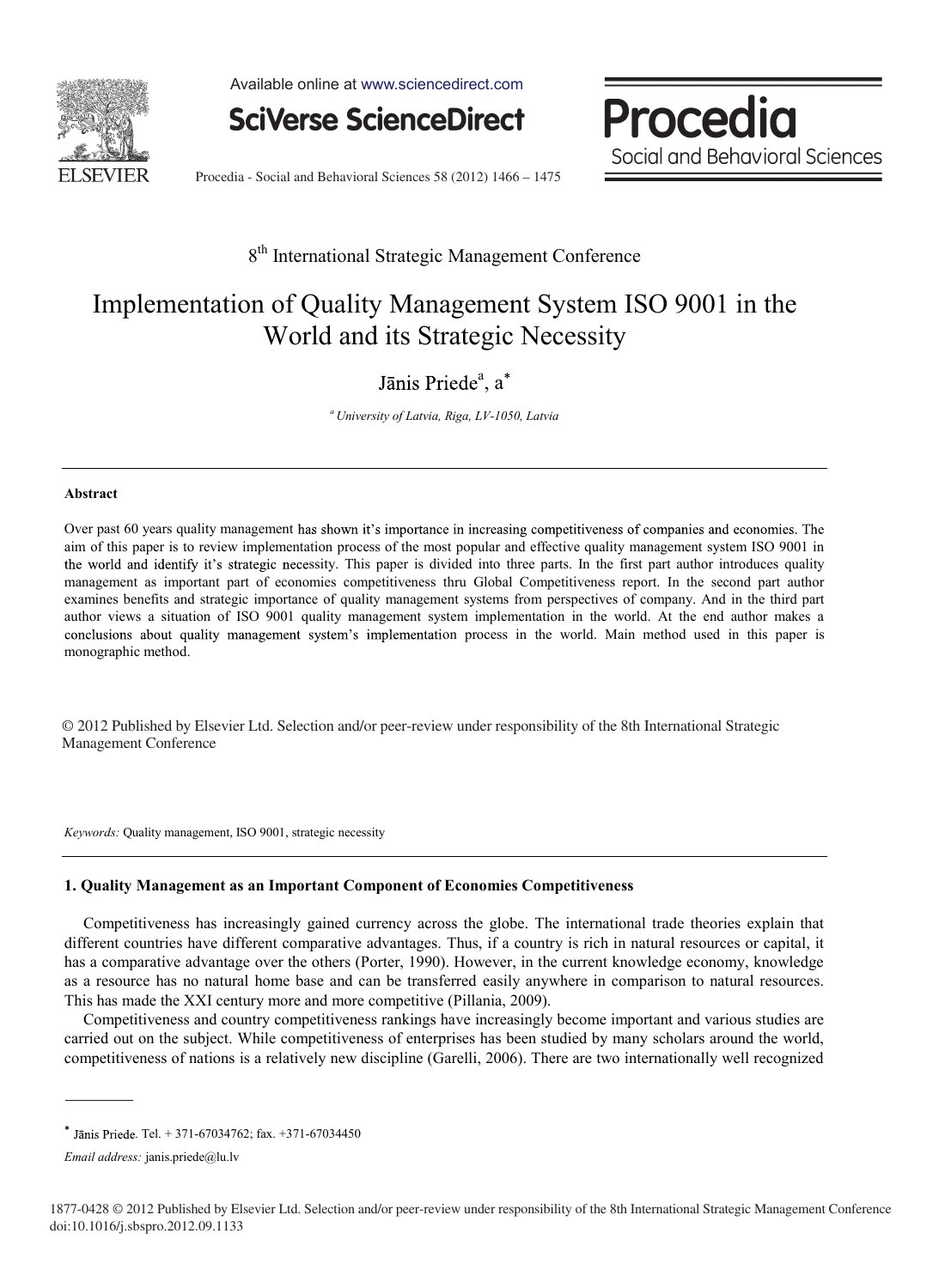and popular annual rankings on the competitiveness of countries, namely Global Competitiveness Rankings and World Competitiveness rankings.

The Global Competitiveness Rankings study is conducted by the World Economic Forum.

Main coordinators and investigators of Global Competitiveness Report are Michael Porter and Klaus Schwab. They define competitiveness as the set of institutions, policies, and factors that determine the level of productivity of a country. The level of productivity, in turn, sets the sustainable level of prosperity that can be earned by an economy. In other words, more competitive economies tend to be able to produce higher levels of income for their citizens. The productivity level also determines the rates of return obtained by investments in an economy. Because the rates of return are the fundamental drivers of the growth rates of the economy, a more competitive economy is one that is likely to grow faster over the medium to long run.

The concept of competitiveness thus involves static and dynamic components: although the productivity of a country clearly determines its ability to sustain a high level of income, it is also one of the central determinants of the returns to investment, which is one of the key factors explaining an economy's growth potential (Schwab, 2011).

The determinants of competitiveness are many and complex. For competitiveness ranking of the countries, Global Competitiveness Report introduces the Global Competitiveness Index (GCI). The GCI captures this open-ended dimension by providing a weighted average of many different components, each of which reflects one aspect of the complex reality that we call competitiveness. Authors group all these components into 12 pillars of economic competitiveness (Figure 1.).



Fig. 1. The 12 pillars of competitiveness

If we look at those 12 pillars of competitiveness in detail, than "Business sophistication" pillar is the one where quality is mentioned. Quality issue will be discussed by the author later in this paper. Business sophistication is conducive to higher efficiency in the production of goods and services. This leads, in turn, to increased productivity, thus enhancing a nation's competitiveness. Business sophistication concerns the quality of a country's overall business networks as well as the quality of individual firms' operations and strategies. The quality of a country's business networks and supporting industries, which we capture by using variables on the quantity and quality of local suppliers and the extent of their interaction, is important for a variety of reasons. When companies and suppliers from a particular sector are interconnected in geographically proximate groups ("clusters"), efficiency is heightened, greater opportunities for innovation are created, and barriers to entry for new firms are and strategies (branding, marketing, the presence of a value chain, and the production of unique and sophisticated products) all lead to sophisticated and modern business processes (Schwab, 2011).

#### **2. Quality Management Systems as a Strategic**